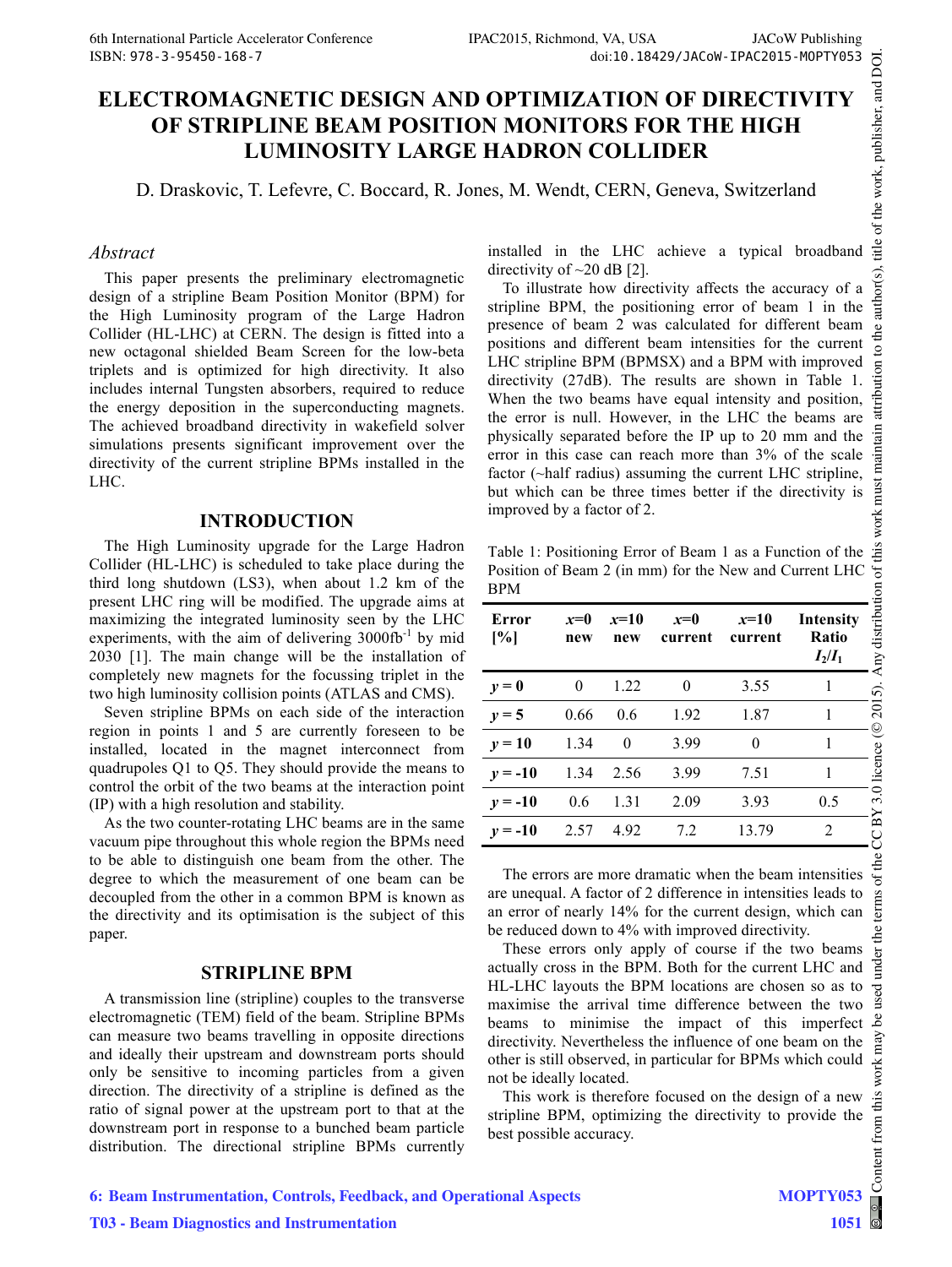# **STRIPLINE BPM DESIGN**

publisher, and DOI.  $\frac{\partial}{\partial}$  2015). Any distribution of this work must maintain attribution to the author(s), title of the work, publisher, and DOI. In the new HL-LHC triplet cryostat design, the inner diameter of the cold bore is 138 mm, which is significantly larger than that of the current LHC [3].  $\frac{1}{5}$  Inside the cold bore, there is a beam screen to shield the  $\frac{1}{5}$  cold bores from synchrotron radiation and heating due to cold bores from synchrotron radiation and heating due to the the beam image current. In addition the beam screen will be equipped with Tungsten-INERMET180 absorbers to  $\frac{1}{2}$  catch collision debris, to minimise the energy deposition  $\hat{\sigma}$  in downstream magnets. These absorbers will come in author( two variants: 16 mm thick to be installed inside the Q1 and 6 mm thick to be installed from Q2 to D1. The beam screen will therefore have an octagonal shape to maximise aperture and accommodate the tungsten shielding (Fig. 1).



Figure 1: HL-LHC Q2 and beam screen cross-section.

listribution of this work must maintain attribution The stripline beam position monitors will be mounted between two beam screen segments and will also need to accommodate tungsten shielding.

Maintaining a high degree of directivity in a stripline BPM requires the velocity of the beam and that of the  $\overline{S}$  signal to be well matched, with the stripline impedance **Q** corresponding to the termination impedance. The coupling between striplines also needs to be minimized  $\frac{5}{2}$ [4]-[8].

Extensive full-wave electromagnetic simulations using CST Particle Studio have been performed with the aim of EUT Tutting States and Tutting the electrode shape and redesigning the transitions between the electrode and coaxial connector to minimize return loss, while fitting these electrodes into the larger diameter pipe with absorbers. The stripline electrode is 120 mm long, and has a characteristic  $\frac{a}{2}$  electrode is 120 is impedance of 50 Ω.

Wakefield simulations with the current electrode designs fitted into a 148 mm pipe shown in Fig. 2, with  $\sum_{i=1}^{n}$ and without 16 mm thick Tungsten-INERMET180 absorbers (modelled as a lossy metal with an electric conductivity of  $1.2e7 \, \text{Sm}^{-1}$ ) showed a reduction in the signal of 30% in the presence of the tungsten (Fig. 3) which can be explained by the field distributions due to the positioning of the tungsten blocks within the vacuum pipe and near the retracted electrodes. This signal this reduction should not be an issue for the BPM processing electronics.



Figure 2: BPM with current electrode design and 16 mm tungsten blocks.



Figure 3: Signal with and without tungsten absorbers.

# *Optimization of Stripline to Coaxial Transition*

CST Microwave Studio Time-Domain Reflectometry (TDR) analysis of different transition curvatures was performed to optimise the stripline to coaxial transition. Three transitions with different smoothness factor and their corresponding TDR results are shown in Fig. 4 and Fig. 5 respectively. The optimal transition is shown in Fig. 4a, giving an almost perfect match to 50  $\Omega$  as shown in Fig. 5.



Figure 4: Stripline-to-coaxial transition shapes.

**6: Beam Instrumentation, Controls, Feedback, and Operational Aspects**

**T03 - Beam Diagnostics and Instrumentation**